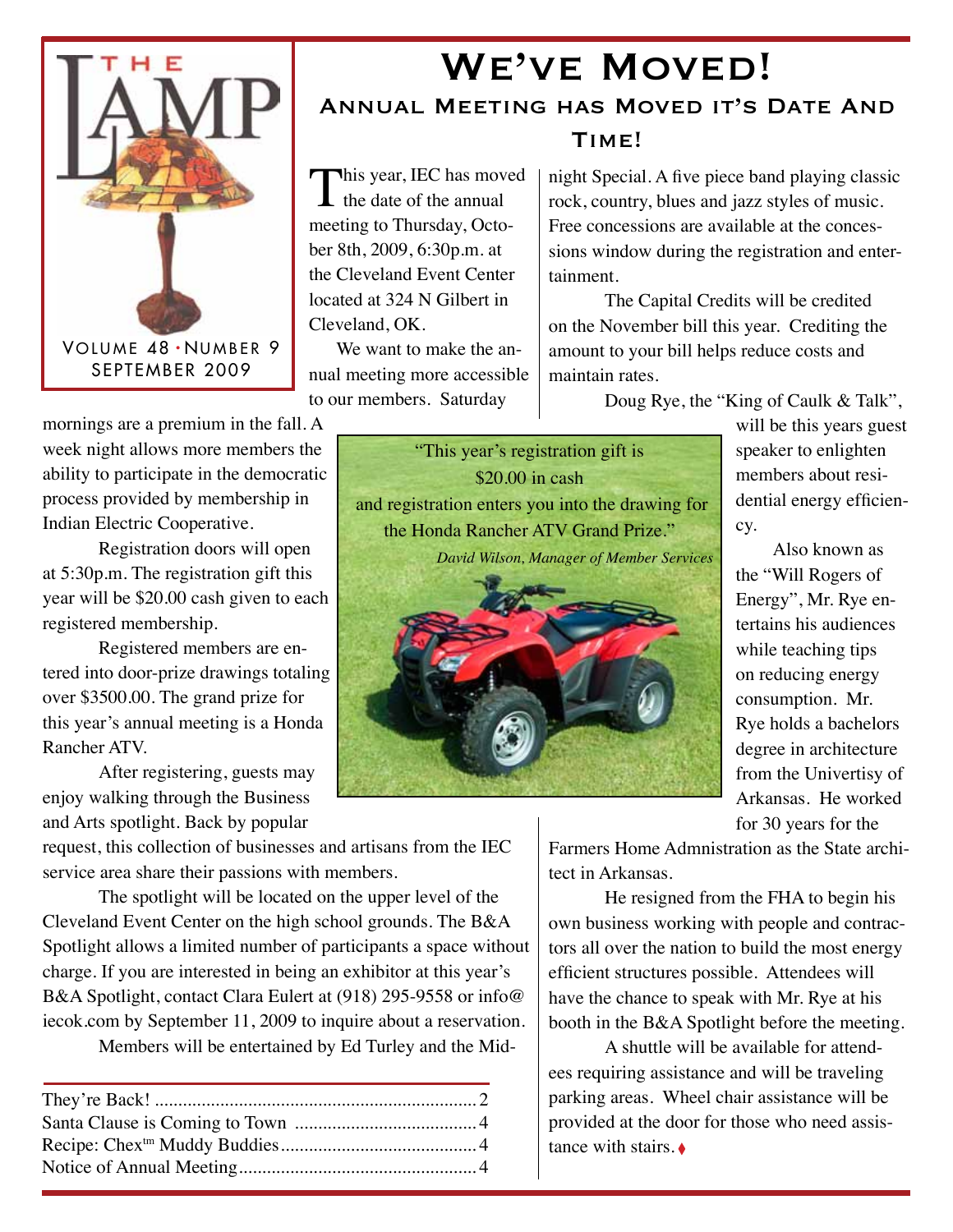# THEY, 27 BACK! By Clara Eulert



The IEC Youth Tour Program, high school and<br>
middle school, winners<br>
are back from their travels with gram, high school and middle school, winners stories and photos to share and memories to last a lifetime.

High school juniors and 8th grade students are invited each year to participate in the IEC annual Youth Tour Leadership Program. This is a contest that determines several winners for three all-expense paid trips during the summer. Alexandra Smith of Oilton High School and Joseph Harp

of Woodland High School in

Fairfax won the honor of attending the Youth Tour Washington D.C. trip. Youth Tour is a fast paced, see all you can see, seven day tour.

One evening, the students were treated to a pizza party before the U.S. Marine Sunset Parade which was

held in front of the Iwo Jima Memorial. The students sat on the grass facing the enormous 78-foot high, cast bronze monument.

This monument depicts five World War II Marines, and a Navy hospital corpsman victoriously raising the U.S. flag following the battle for Mount Suribachi, Iwo Jima, Japan.

The parade began with the Marine Corps band entering the field, in full dress uniform, to the Marine Corps anthem. Perfectly timed formations were executed to the Army, Navy and the Air Force anthems while the American flag flew unfurled atop the monument.

Then a hush fell over the crowd. The Silent Drill Platoon took the field. In deafening silence the platoon executed precision movements and intricate formations armed with rifles fitted with bayonets. Cheers erupted and the crowd stood in united ovation at the conclusion of this inspiring program.

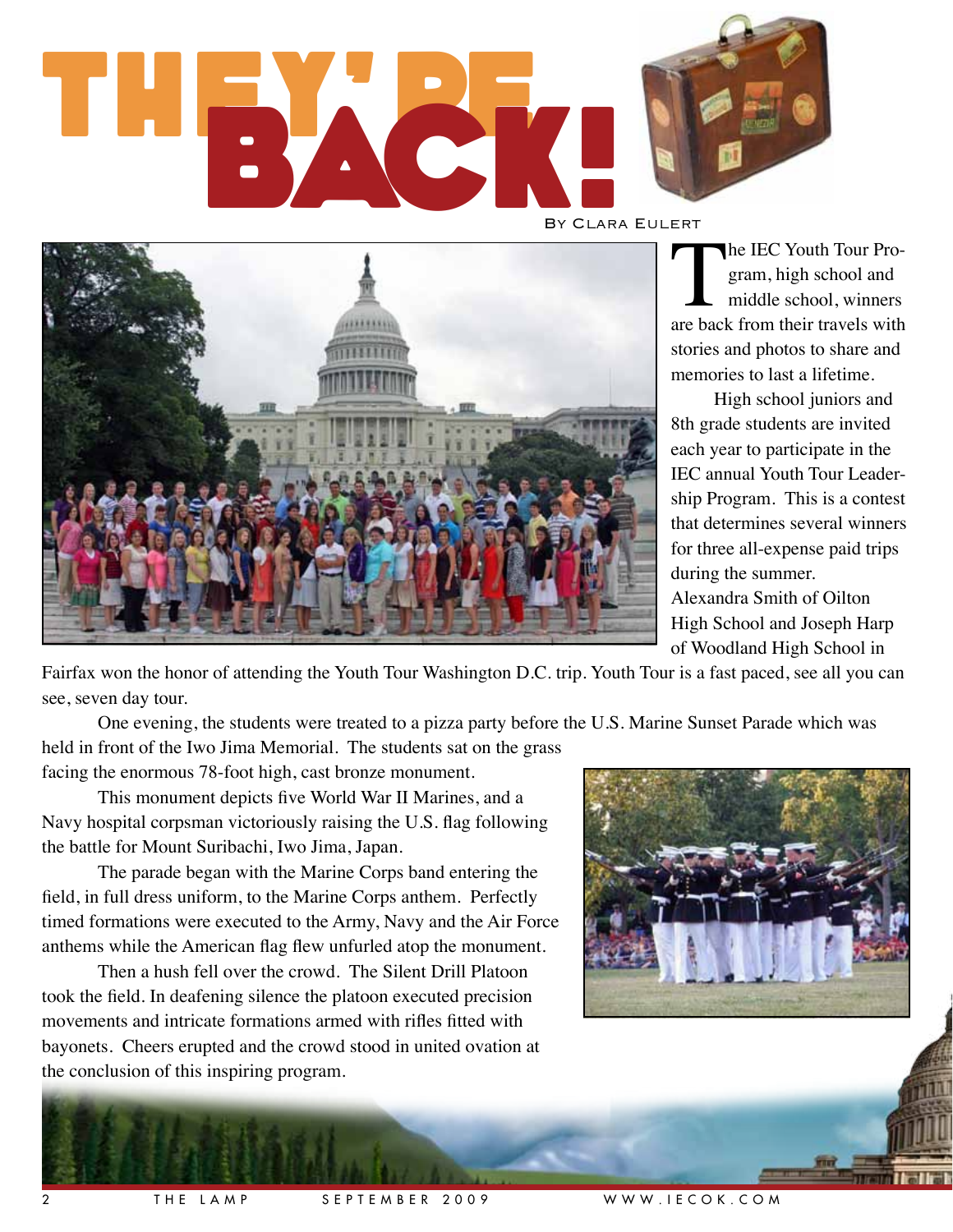Michael Ben of Woodland High School in Fairfax and Adam Bruns of Pawnee High school were winners of the seven-day trip to Cooperative Youth Leadership Camp in Glen Eden Colorado, near Steamboat Springs, CO.

Cooperative Youth Leadership Camp is in a league of its' own. It offers, sightseeing, Ambassador Honors and accommodations in condos all set in the Rocky Mountains.

IEC's representative, Adam Bruns was elected alternate Ambassador for Oklahoma and will have the opportunity to return to camp next year if the Ambassador is unavailable.



Ben and Bruns' trip to Mt. Werner truly ranked high on their list of great camping experiences. Their gondola ride to the top of the mountain was a 360-degree panoramic view that changed as they ascended.

Views against a Colorado sky, that redefined the color blue, were captured so vividly that both students can recall them instantly.



 YouthPower Energy Camp contest winners, Danielle Mays, Samantha Insco, Sierra Davis and Laney Veteto are eighth graders attending Keystone Public Schools. They attended Energy Camp in Camp Canyon, near Hinton, OK.

 Energy Camp is a four-day camp which provided a plethora of opportunities for fun, leadership and included a day-trip to Celebration Station in Oklahoma City. This year at the camp grounds, a new Ropes Course challenged each person to contribute and solve the situations posed to their team. Ropes called on physical and mental strengths and brought out the best in everyone.

Energy Camp top honors were awarded to Laney Veteto who won the interview contest for Energy Camp Cooperative, General Manager. G.M. Laney and her elected board of directors operated the candy and pop cooperative which allowed them an opportunity to learn how to provide what their market demanded and how to staff for peak demand, just like any cooperative.

Cleveland eighth grader, Alice Grantham attended Energy Camp as the first IEC Ambassador and was elected "Camp Queen".

High school or middle school students in the IEC service territory are invited to participate in the 2010 contest. Contest rules, essay topics and resource materials will be available on www.iecok.com under youth activities, Youth Tour or Energy Camp headings.

Clara Eulert, IEC Youth Tour program coordinator is available to make classroom presentations. Please call 918-295-9558 or 800-482-2750 to make these arrangements.

Next summer, you could be an IEC Youth Tour program winner seeing more of our country, gaining leadership skills, and making great friends. You could arrive at home and grandly announce, "I'm Back!"



W W W . I E C O K . C O M G E PTE MBER 2009 THE LAMP